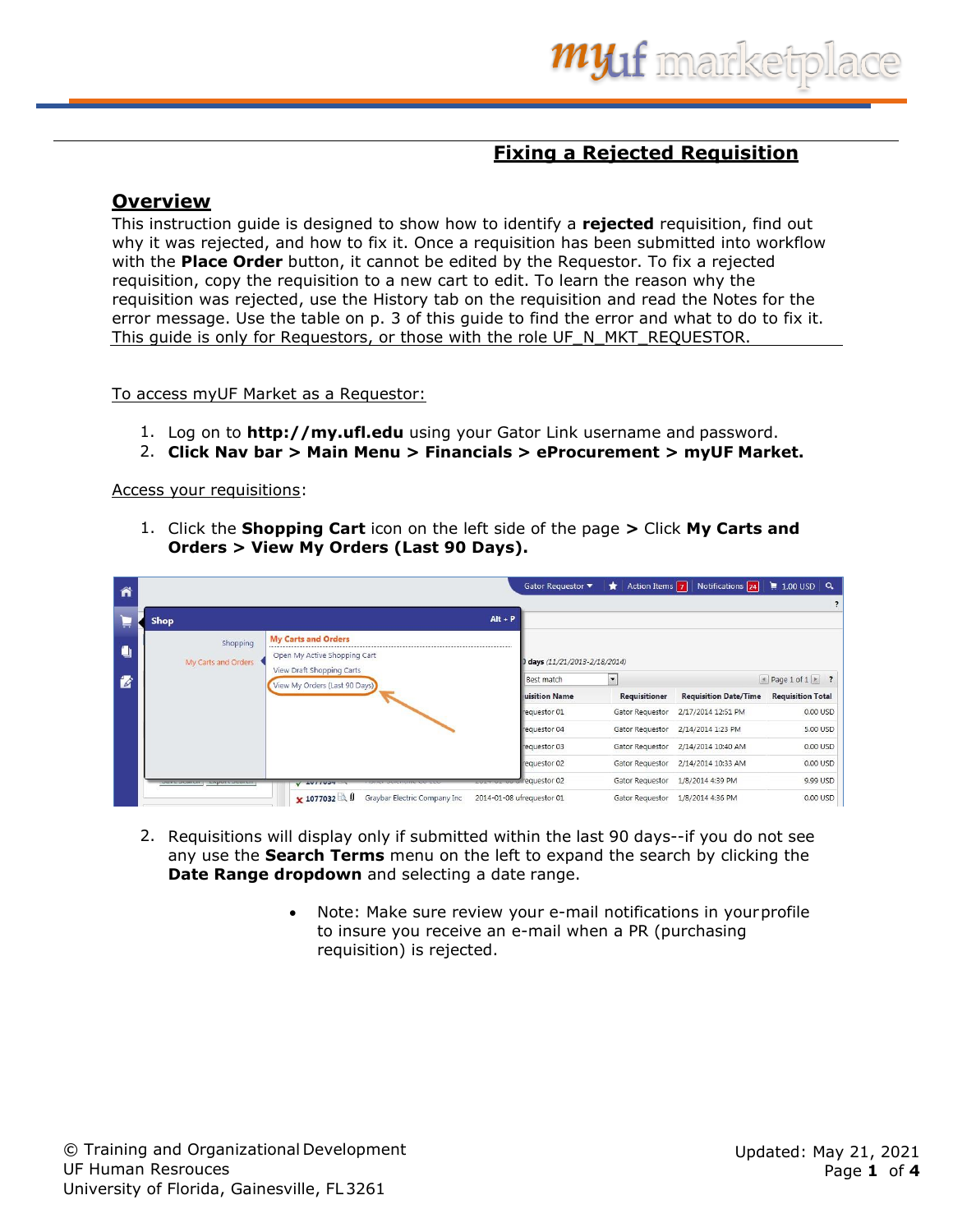- 3. Requisitions with a **red X** beside them are rejected.
- 4. Click the **Requisition No.** to view the requisition.

|                            |                                                       |                                         |                                   | Gator Requestor ▼                        | Action Items 7<br>*                                                                                                          | Notifications 24               | $\frac{1}{2}$ 1.00 USD Q        |
|----------------------------|-------------------------------------------------------|-----------------------------------------|-----------------------------------|------------------------------------------|------------------------------------------------------------------------------------------------------------------------------|--------------------------------|---------------------------------|
| Orders & Documents         | Search/Export Search/Export $\triangledown$           | Summary - Requisition 1095702           |                                   |                                          |                                                                                                                              |                                |                                 |
| Return to Search Results   |                                                       |                                         | $\vert$ 1 of 37 results $\vert$ + |                                          |                                                                                                                              |                                | Requisition Number(s) 1095702 - |
|                            | Requisition PR Approvals Comments Attachments History |                                         |                                   |                                          |                                                                                                                              | Available Actions: Add Comment |                                 |
| Shipping<br>Summary        | Chartfields<br>Bill To and PCard                      | Supplier Info                           |                                   |                                          |                                                                                                                              |                                | 0<br>$\overline{\mathbf{z}}$    |
| Hide header                |                                                       |                                         |                                   |                                          |                                                                                                                              |                                | Hide value descriptions         |
|                            | <b>Cart Information</b>                               | $\overline{\mathbf{z}}$                 | <b>Shipping</b>                   | $\overline{\mathbf{z}}$                  |                                                                                                                              | <b>Bill To and PCard</b>       | $\overline{\cdot}$              |
| Status                     | <b>X</b> Rejected<br>(2/17/2014 12:52 PM)             | <b>Ship To</b><br>Attn: Gator Requestor |                                   |                                          | <b>Bill To</b><br>Attn: Gator Requestor                                                                                      |                                |                                 |
| Submitted                  | 2/17/2014 12:51 PM                                    | Building/Room: 102                      |                                   |                                          | PO BOX 115350                                                                                                                |                                |                                 |
| Cart Name                  | 2014-02-17 ufrequestor 01                             | 971 FLMORE DR<br>GAINESVILLE, FL 32611  |                                   |                                          | GAINESVILLE, FL 32611<br><b>United States</b>                                                                                |                                |                                 |
| Description                | no value.                                             | <b>United States</b>                    |                                   |                                          |                                                                                                                              |                                |                                 |
| Priority                   | Normal                                                |                                         |                                   |                                          |                                                                                                                              |                                |                                 |
| Prepared by                | Gator Requestor                                       | <b>Delivery Options</b>                 |                                   |                                          | <b>PCard Information</b>                                                                                                     |                                |                                 |
| Original Submitter         | Gator Requestor                                       | Requested Delivery                      | no value                          |                                          | No PCard has been assigned to this order. To pay with a PCard, Click<br>the Edit button an assign a PCard from your profile. |                                |                                 |
| <b>Purchasing Use Only</b> |                                                       |                                         |                                   | View/edit by line item Other Information |                                                                                                                              |                                |                                 |
| PO Clauses<br>no clause    |                                                       |                                         |                                   |                                          | Distribute By                                                                                                                | Quantity<br>Quantity           |                                 |
|                            |                                                       |                                         |                                   |                                          |                                                                                                                              |                                |                                 |
|                            |                                                       |                                         |                                   |                                          |                                                                                                                              |                                | View/edit by line item          |

5. Click the **History** tab. On the right under **Note** you will find the error message and reason for rejection.

|            | <b>Return to Search Results</b>               |        |   |                          |                                | isi.              | 1 of 37 results |          |      |    | Requisition Number(s) 1095702 -                                                         |                |
|------------|-----------------------------------------------|--------|---|--------------------------|--------------------------------|-------------------|-----------------|----------|------|----|-----------------------------------------------------------------------------------------|----------------|
|            | Requisition PR Approvals Comments Attachments |        |   |                          | <b>History</b>                 |                   |                 |          |      |    | Available Actions: Add Comment                                                          | G <sub>o</sub> |
|            |                                               |        |   |                          |                                |                   |                 |          |      |    |                                                                                         | ◎ ?            |
|            | Click to filter history                       |        |   |                          | $\overline{\phantom{a}}$       |                   |                 |          |      |    |                                                                                         | Export CSV     |
|            | Results per page 20 -                         |        |   |                          |                                | Records found: 13 |                 |          |      |    | Page 1 of 1 h ?                                                                         |                |
| Line<br>No | △ Date/Time v                                 | User   | A | Step(s)                  | Action                         | $\Delta$          | Field<br>Name   | $\Delta$ | From | To | Note                                                                                    |                |
|            | 2/17/2014<br>12:52 PM                         | System |   | Combo Edit<br>Validation | Requisition rejected           |                   |                 |          |      |    | Invalid ChartField combination FUND_CODE/ ACCOUNT/<br>PRODUCT in combo group FNDACTCRIS |                |
| Line 1     | 2/17/2014                                     | System |   | Combo Edit               | Requisition Line item rejected |                   |                 |          |      |    |                                                                                         |                |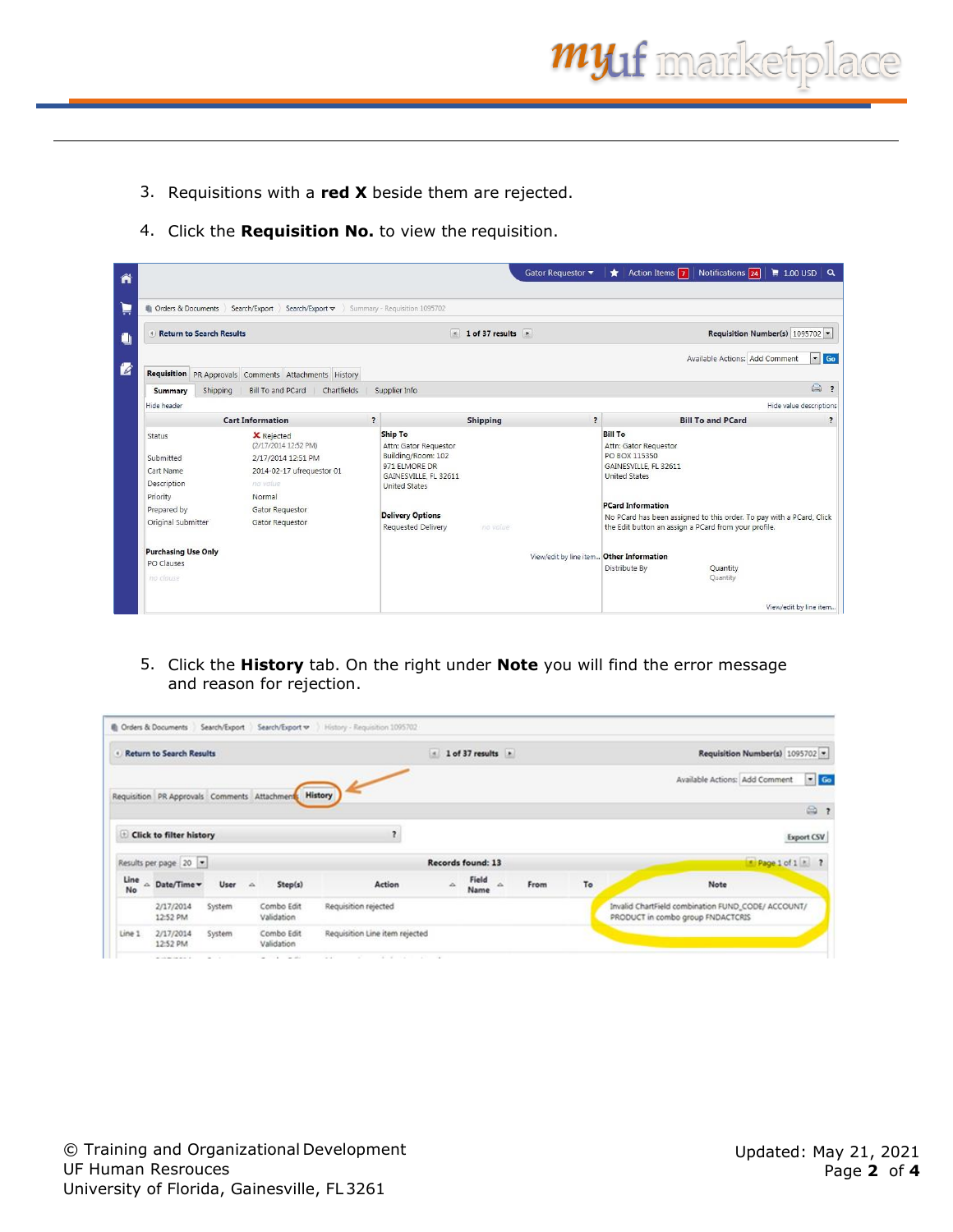## 6. Use the chart below to find the reason and what to do to fix it and resubmit.

| <b>Reason for Rejection or</b><br><b>Message from myUF Market</b>                             | <b>What It Means</b>                                                                                                        | <b>What To Do Before Fixing</b><br><b>Requisition</b>                                                                                                                                                           |
|-----------------------------------------------------------------------------------------------|-----------------------------------------------------------------------------------------------------------------------------|-----------------------------------------------------------------------------------------------------------------------------------------------------------------------------------------------------------------|
| No Budget Exists                                                                              | No funds available in the ChartField<br>combination used                                                                    | Change ChartFields or move funds<br>in Contracts and Grants                                                                                                                                                     |
| <b>Budget Date Out of Bounds</b>                                                              | Grant project is closed                                                                                                     | Ask Grants Manager to reopen                                                                                                                                                                                    |
| Invalid ChartField combination<br>FUND_CODE/ OPERATING_UNIT                                   | The Fund Code and Source of Funds<br>(Operating Unit) are not correct<br>combination.                                       | Check the Required ChartFields by<br>Fund resource on General Accounting's<br>website, under ChartFields.                                                                                                       |
| Combo error for Fields<br>BUSINESS_UNIT_PC/PROJECT_ID/ACTIV<br>ITY_ID                         | PC Business Unit, Project ID and Activity<br>ID are not correct combination.                                                | If you are using a Project ID, complete<br>the Activity ID = 1 and PC Business Unit<br>= GRANT. For Construction, PC Business<br>Unit = CONST. For Fund 143 use PV143<br>as PC Business Unit and Activity ID 1. |
| Invalid ChartField combination<br>PROJECT ID/ FUND CODE/<br>PROGRAM_CODE                      | Project ID, Fund and Program Code are<br>not correct combination.                                                           | Check the Project ChartFields in myUFL<br>or mylnvestigator                                                                                                                                                     |
| Invalid Line value(s): ACTIVITY_ID                                                            | An Activity ID was entered without a PC<br>Business Unit and a Project ID as well.                                          | Empty the Activity ID field if no project<br>is being used in the ChartFields.                                                                                                                                  |
| Invalid Line value(s): PROJECT_ID                                                             | A project was entered without an<br>Activity ID AND a PC Business Unit                                                      | For Fund 143 use PV143 and Activity 1<br>For projects on grants use GRANTS and<br>Activity ID 1<br>For construction projects use CONST<br>and Activity ID 1                                                     |
| Your cart contains an old form version.<br>Please use the most recent version of<br>the form. | This happens when a requisition with a<br>form is copied to a new cart and the<br>form has been updated in the<br>meantime. | Remove the form and create a new<br>one.                                                                                                                                                                        |

| <b>ChartField in Error Message</b> | <b>ChartField in Requisition</b> |
|------------------------------------|----------------------------------|
| l ChartField 1                     | Dept Flex                        |
| l ChartField 2                     | UFID                             |
| Product                            | CRIS                             |